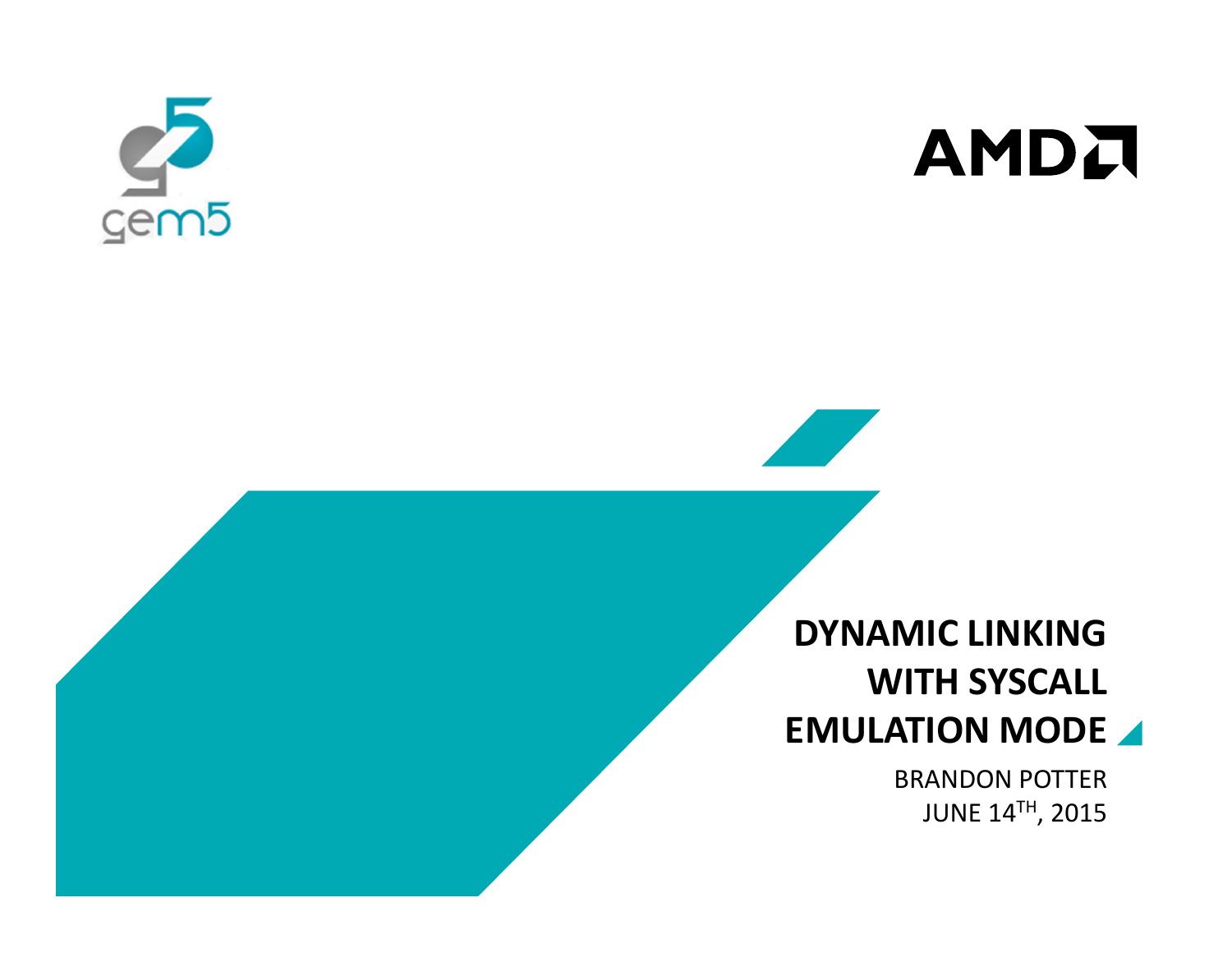### STATIC LINKING IS PROBLEMATIC



- Alters the simulation workload.
	- Changes binary (execution paths, layout, size, and segments).
	- Exhibits less runtime overhead than dynamic linking (dynamic is the default).
- ▲ Burdens users.
	- Requires –static flags.
	- Requires using archives ( . a) instead of shared objects ( .  $\texttt{s}\circ$ ) for libraries.
	- Requires relinking applications when libraries are altered.
	- Requires sleuthing through configuration files and/or makefiles.
- ▲ Can be perilous in sophisticated code bases.
	- OpenMPI FAQ "Fully static linking is not for the weak, and it is not recommended." https://www.open-mpi.org/faq/?category=mpi-apps#static-mpi-apps
	- Valgrind static linking affects Memcheck's ability to intercept malloc calls. http://valgrind.org/docs/manual/faq.html#faq.hiddenbug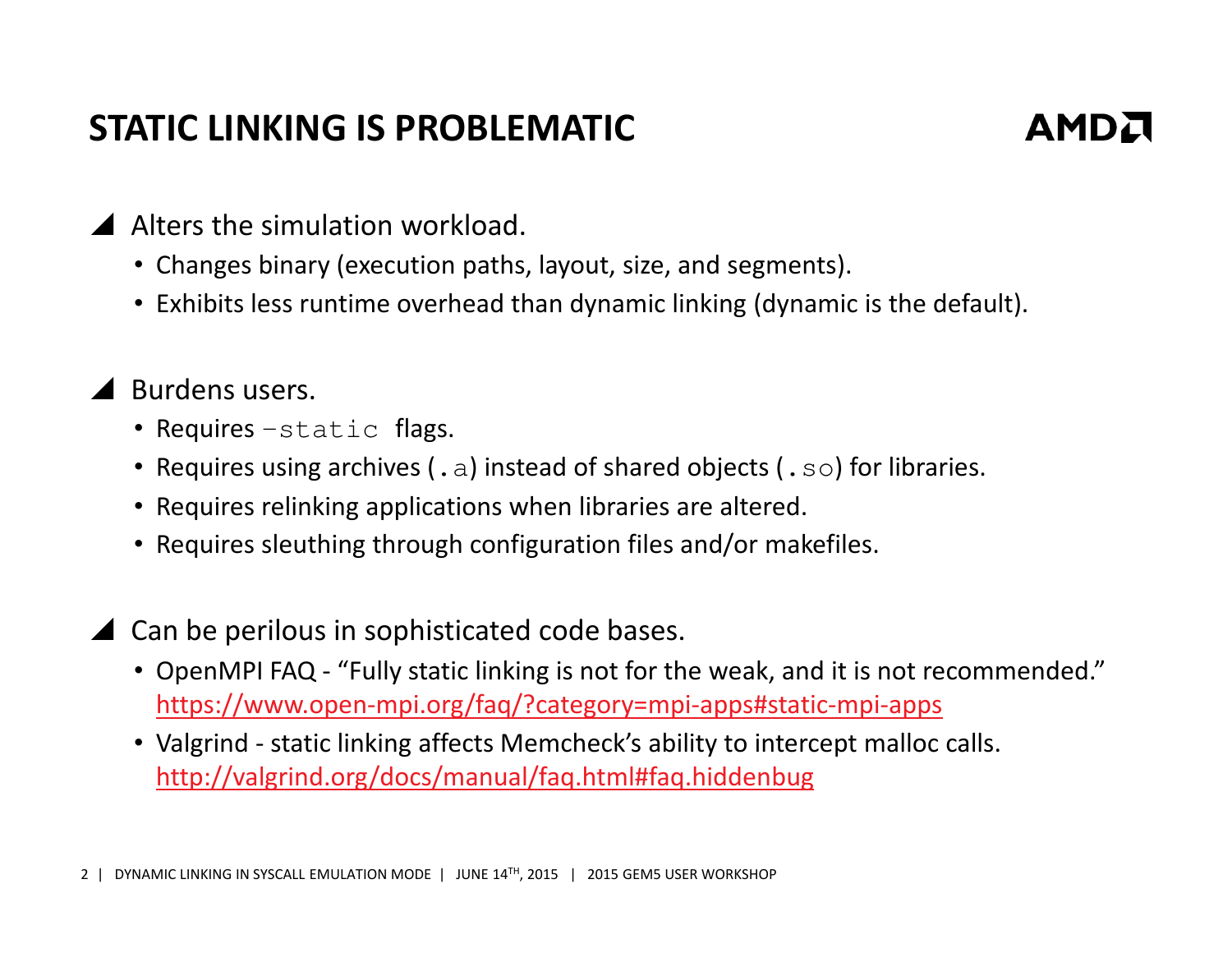#### **OUTLINE**

- $\blacktriangle$  Review dynamic linking basics.
- A Loader discovery of object file type.
- Segment loading into process address space.
- ▲ Begin execution with correct PC.
- ▲ Jump table example (time permitting).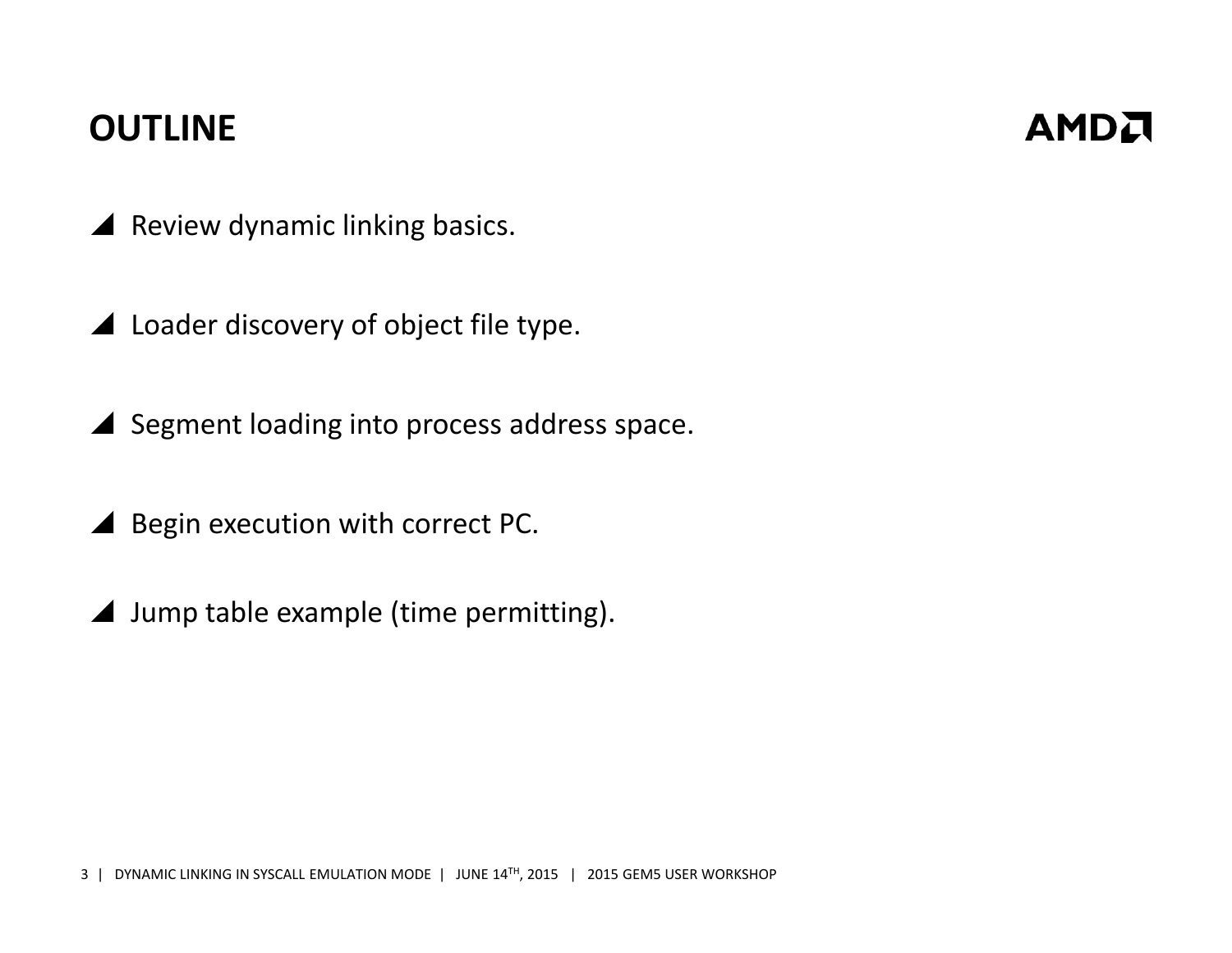### WHAT IS LD.SO?



▲ The Id.so (Id-linux.so) library is the linker/loader for dynamic executables.

- Locates shared libraries at runtime.
- Loads shared libraries into process address space at runtime.
- Resolves unresolved symbols at runtime using a jump table.

If ld.so is a shared object, how is it loaded?

- Linux kernel copies ld.so into process address space during a call to execve.
- Linux kernel also records runtime metadata in the auxiliary vector.
- Execution begins with program counter set to a special address inside ld.so.
- Ld.so initializes itself.
- Ld.so subsequently jumps to the text section.
- $\triangle$  So what's the goal here?
	- The goal is to load ld.so into memory, setup the auxiliary vector, and set PC-entry.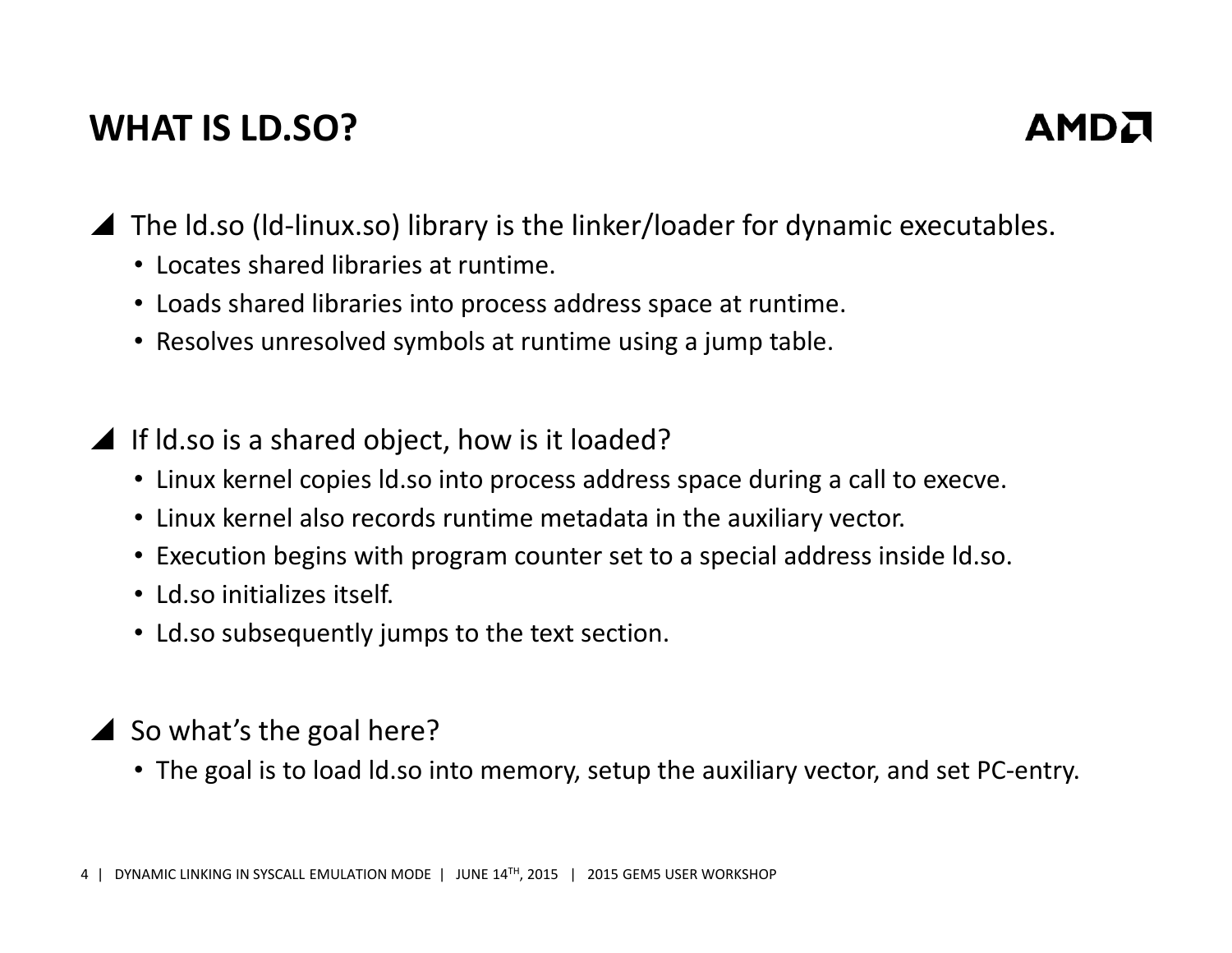### WHAT WERE THE CHANGES TO GEM5?



- The loader required modifications.
	- Added checks to know if binary is a dynamic executable.
	- New derived ELF object class that supports dynamic executables.
	- Special handling of .interp section path and dynamic segment loading.
	- Ability to insert ld.so to process address space.
- ▲ Required modifications to mmap to support file-backed memory mappings.
	- Ld.so uses  $\text{mmap}$  to load segments into address space.
	- Previously, only anonymous mappings were possible.
	- Needed to add support to determine which direction mmap grows on different ISAs.
- The object file class required modifications.
	- Added auxiliary vector fields.
	- Added support for changing process entry point.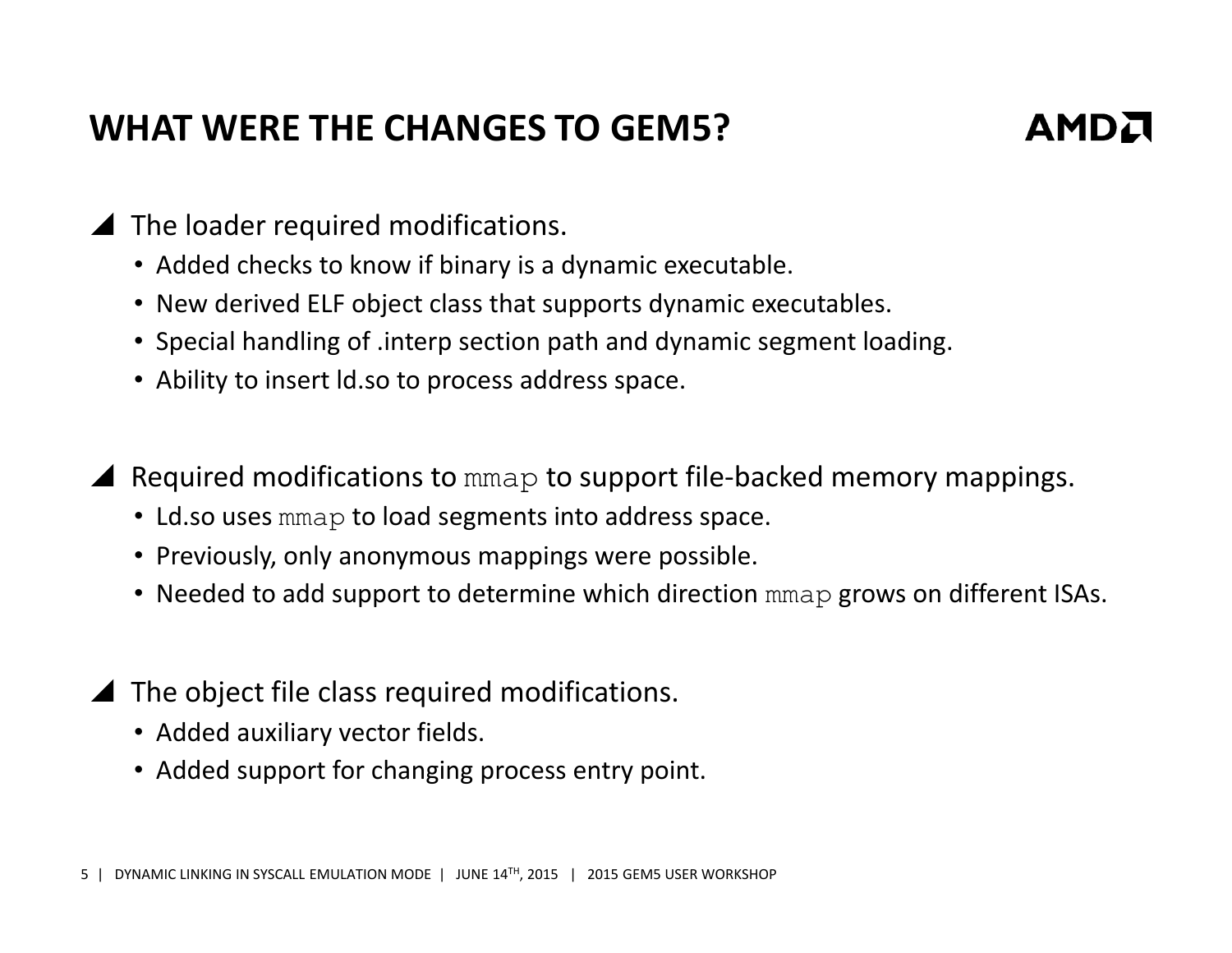

6 | DYNAMIC LINKING IN SYSCALL EMULATION MODE | JUNE 14TH, 2015 | 2015 GEM5 USER WORKSHOP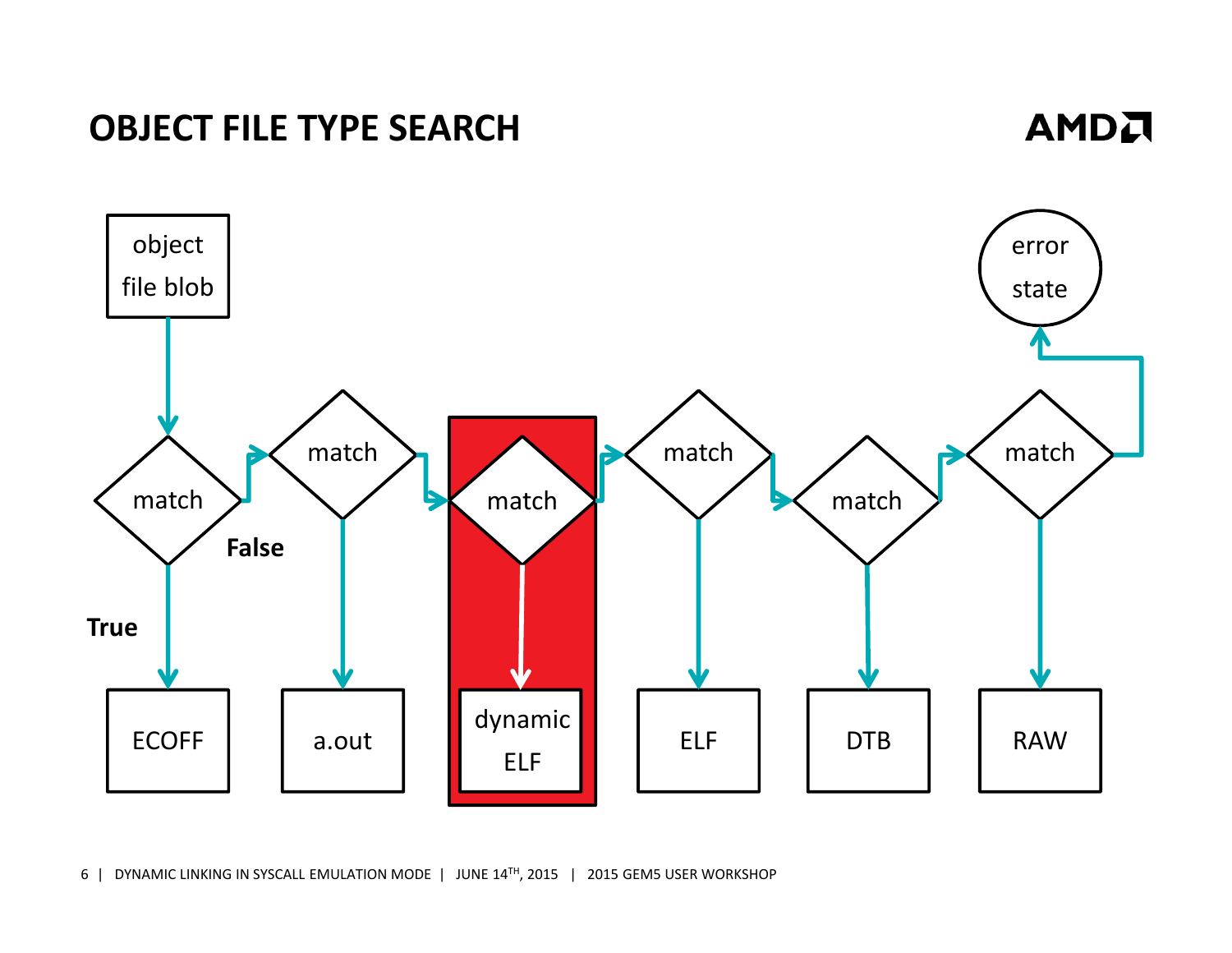#### MATCHING PROCESS



```
if (gelf getehdr(elf, &ehdr) == 0) {
   DPRINTF(Loader, "Not ELF\n");return NULL;} else {Elf_Scn *section = elf_getscn(elf, sectionIndex);
   bool found = false;
   while (search(SHT_DYNAMIC, section, &found)); // semicolon
    if (!found) return NULL;}
```
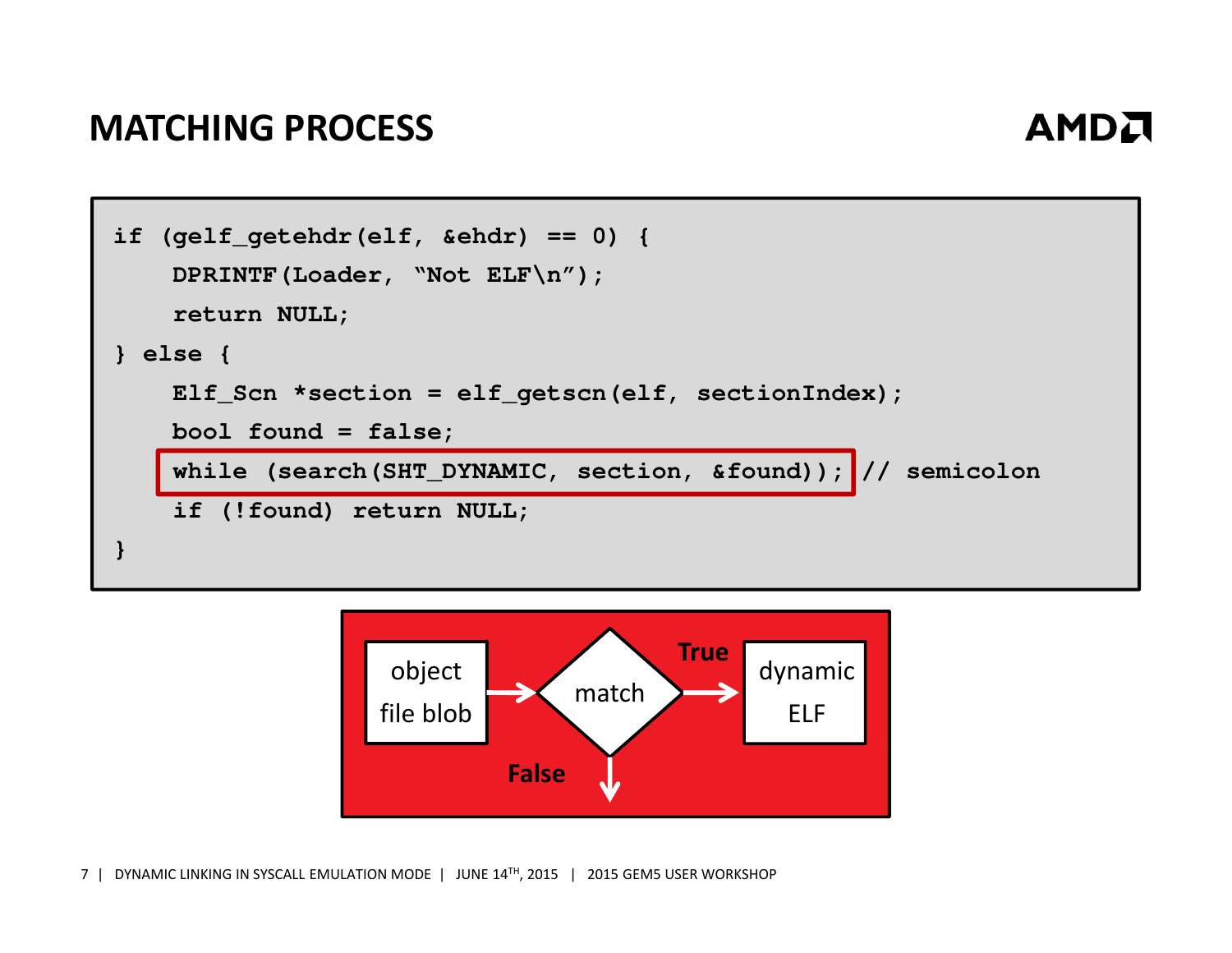#### LOADING SEGMENTS

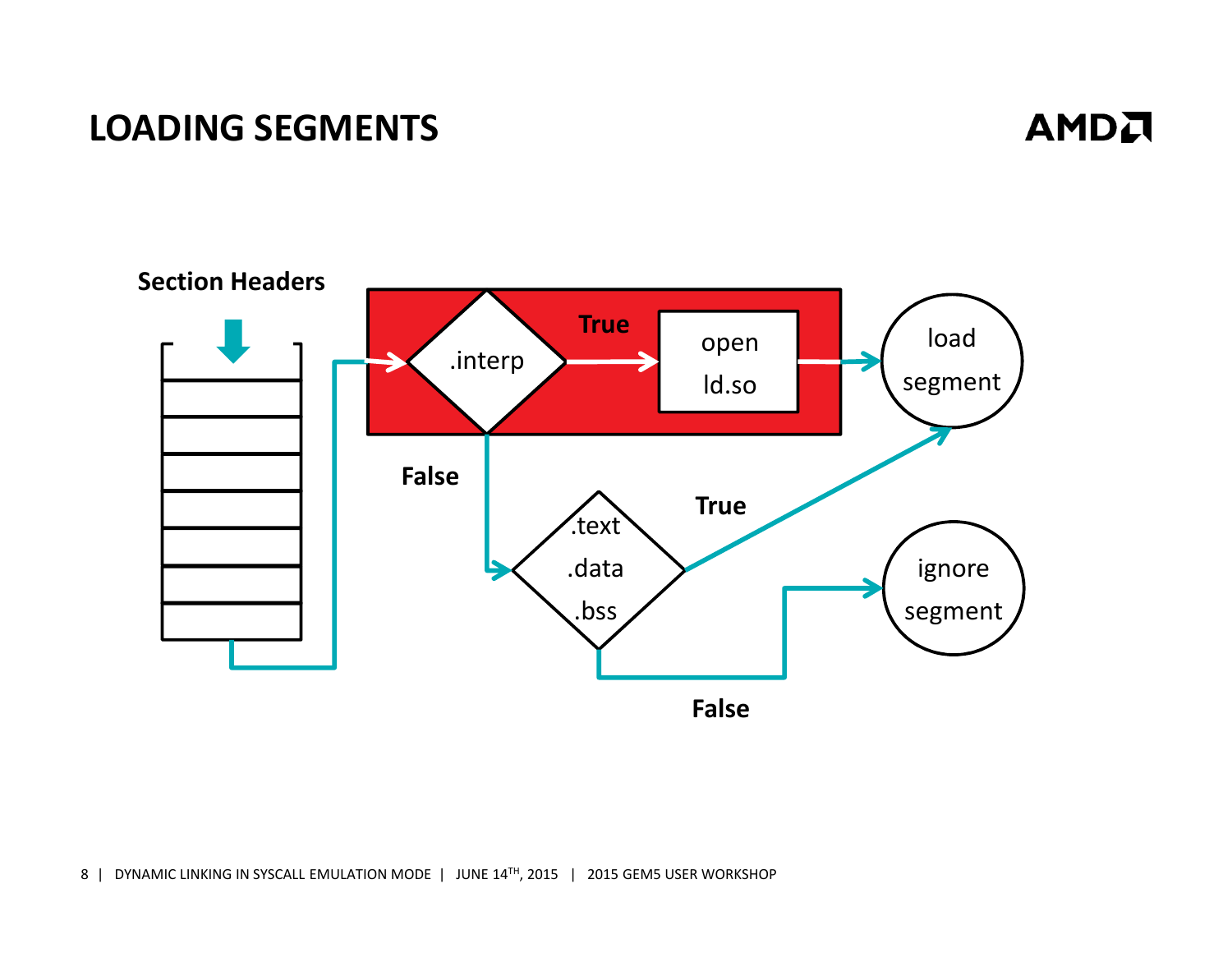#### PROCESS ADDRESS SPACE

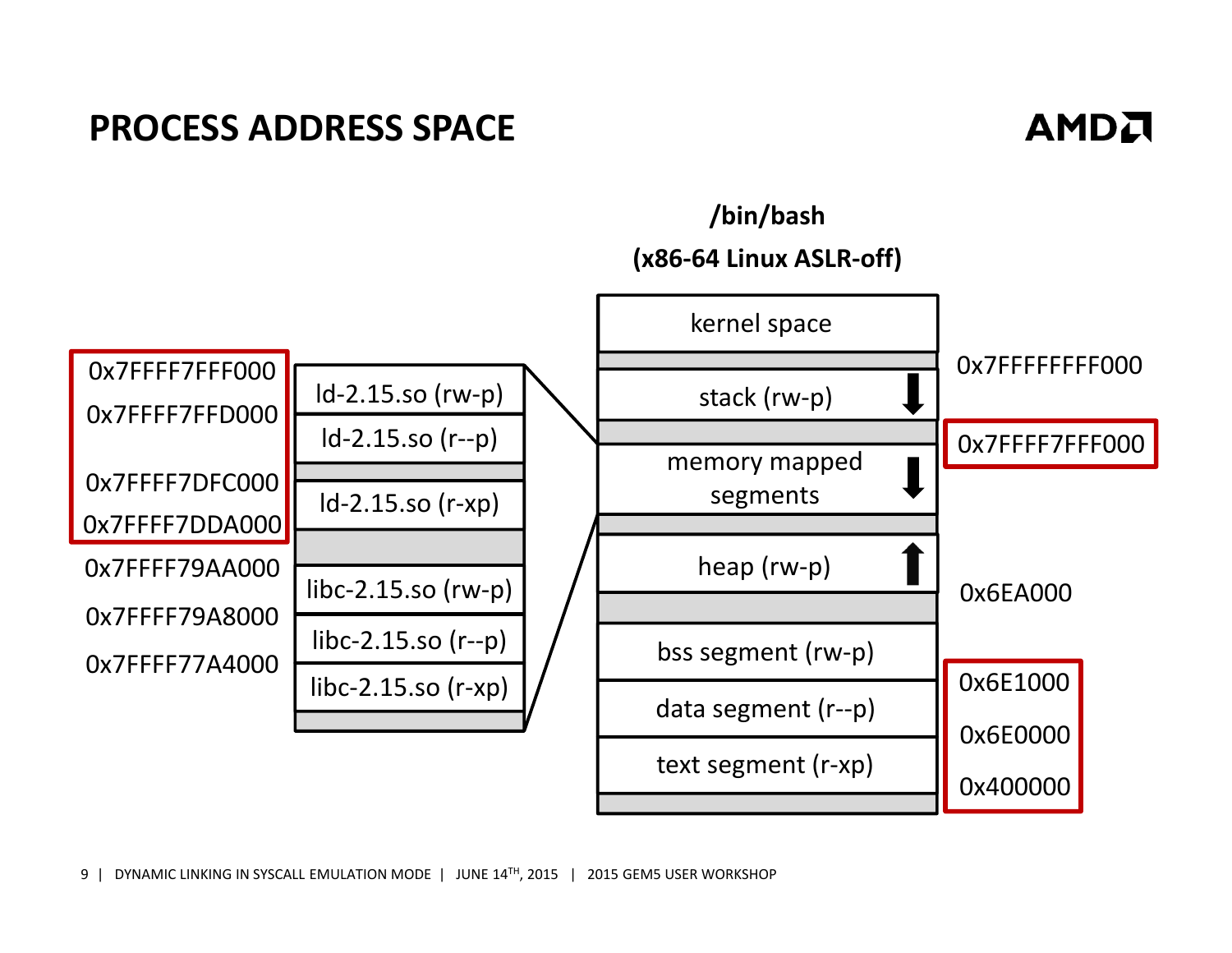#### ENTRY POINT



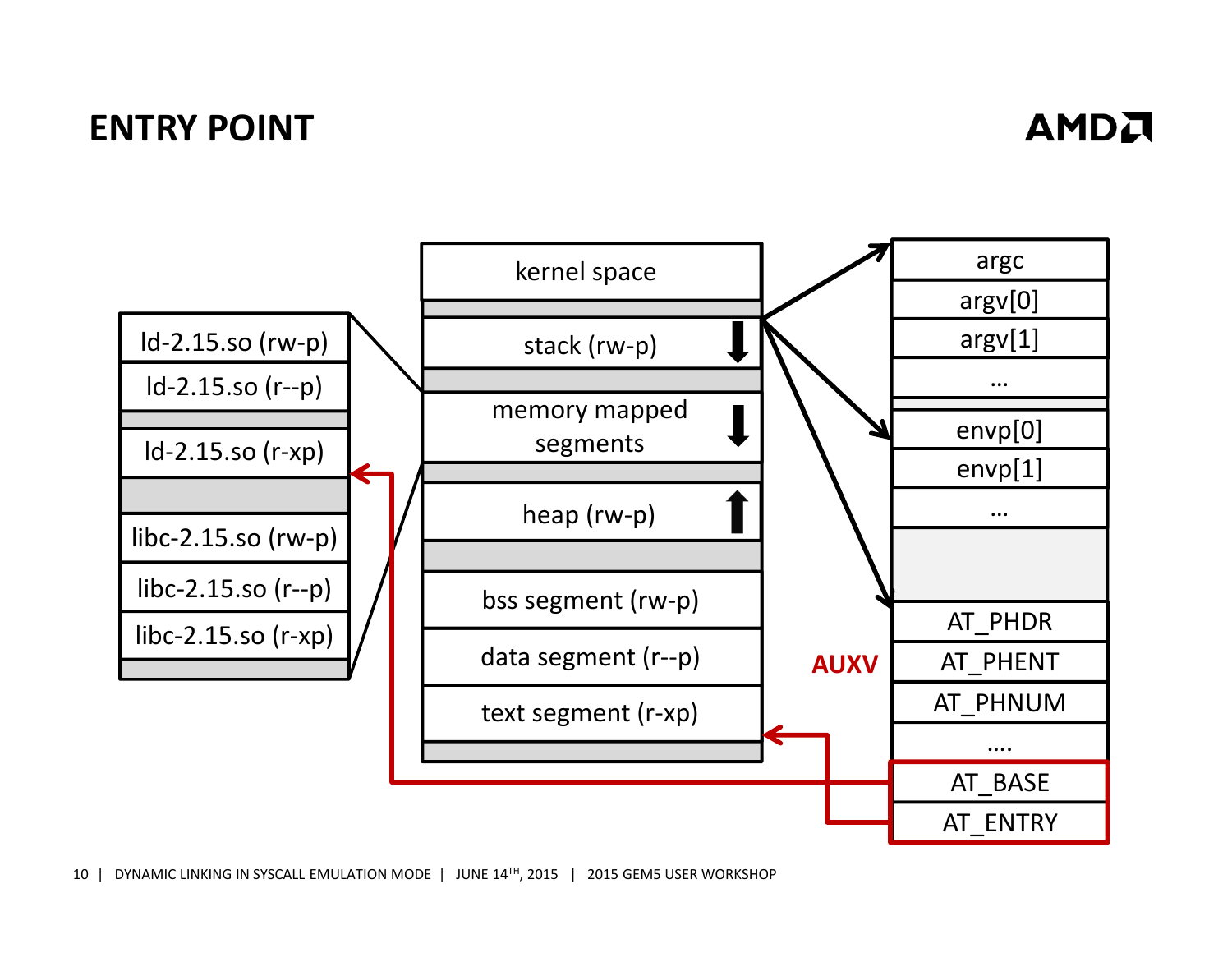### ACTUAL ENTRY POINT



```
ld_addr := mmap_end; // text loaded here (0x7FFFF7DDA000)
actual_entry := ld_addr + entry_point_address;
binary_entry_point := auxv(AT_ENTRY);
```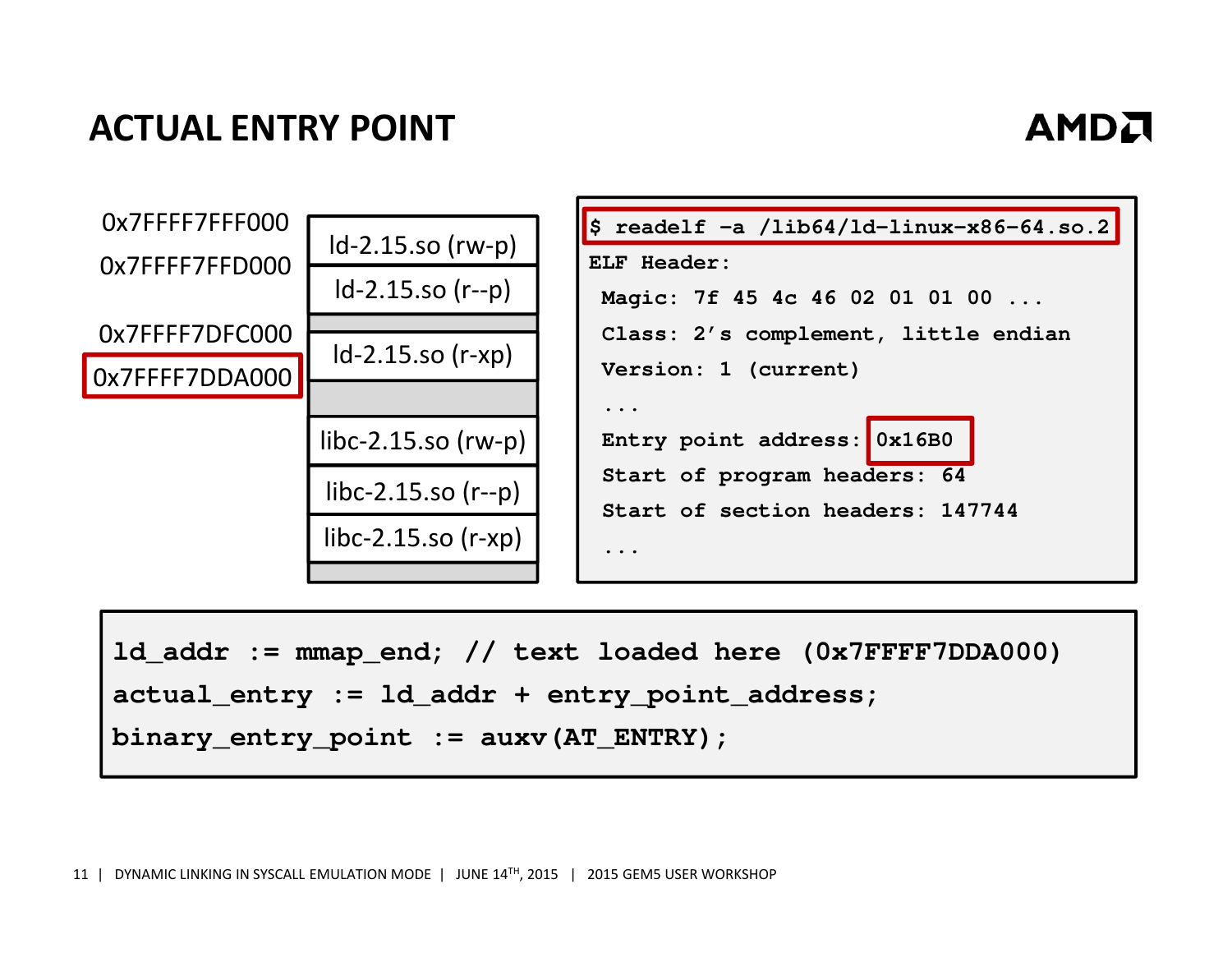### **CONCLUSION**



- ▲ Did not require extensive changes.
	- Only need to load ld.so correctly and kickoff execution.
	- Implementation requires extension to mmap, loader, and object file class.
	- GLIBC developers do much of the heavy lifting with elf/rtld.
- Shake out bugs over time.
	- Current source is first pass implementation.
	- Subsequent iteration will more fully support dynamic linking.
	- Corner case where ld.so is invoked as the executable; does not work properly.
- Searching through ELF sections for segment existence needs proper fix.
	- Relies on the linkage information being present in executable; possible to strip out.
	- Correct thing to do is only search through segments and never consider sections.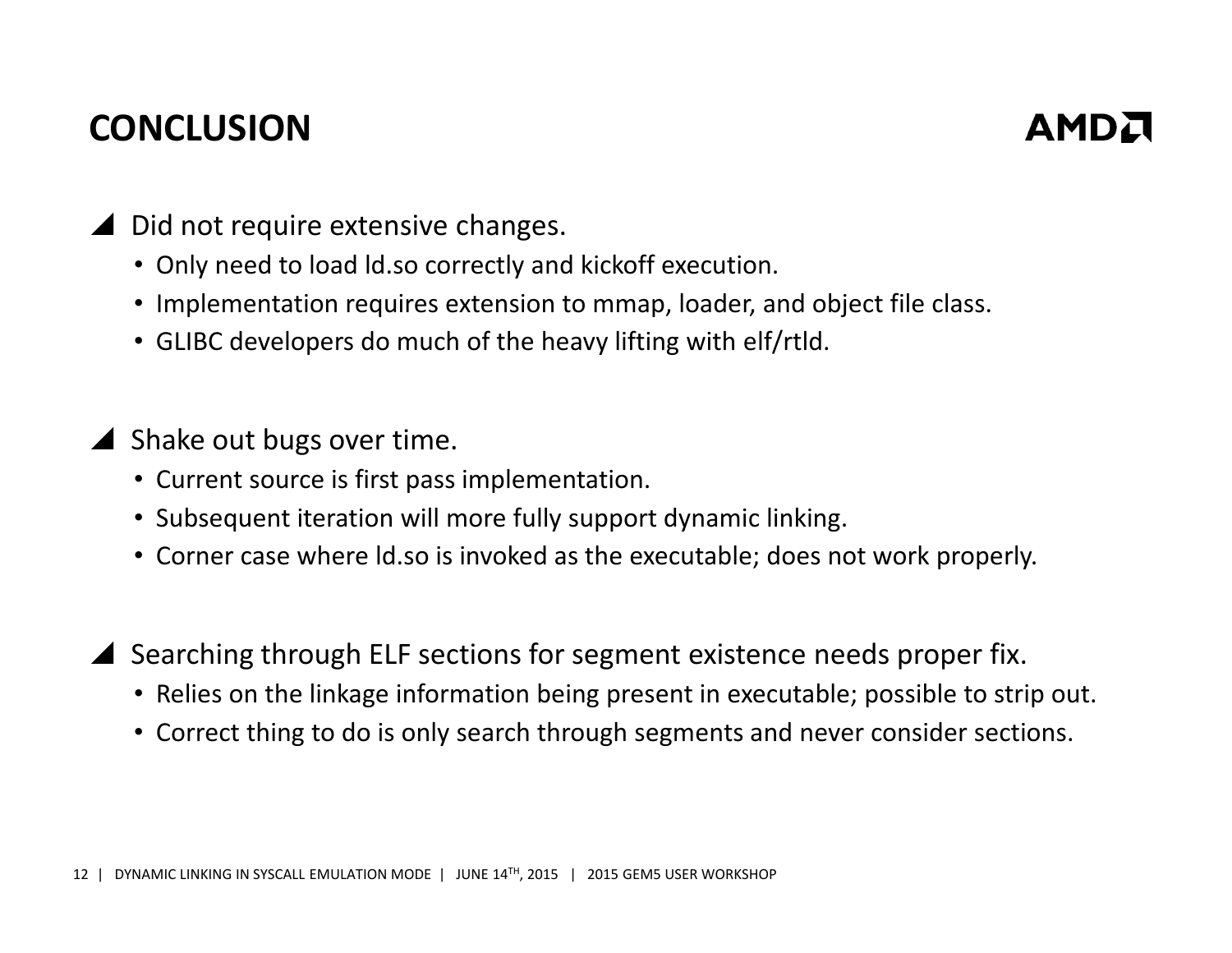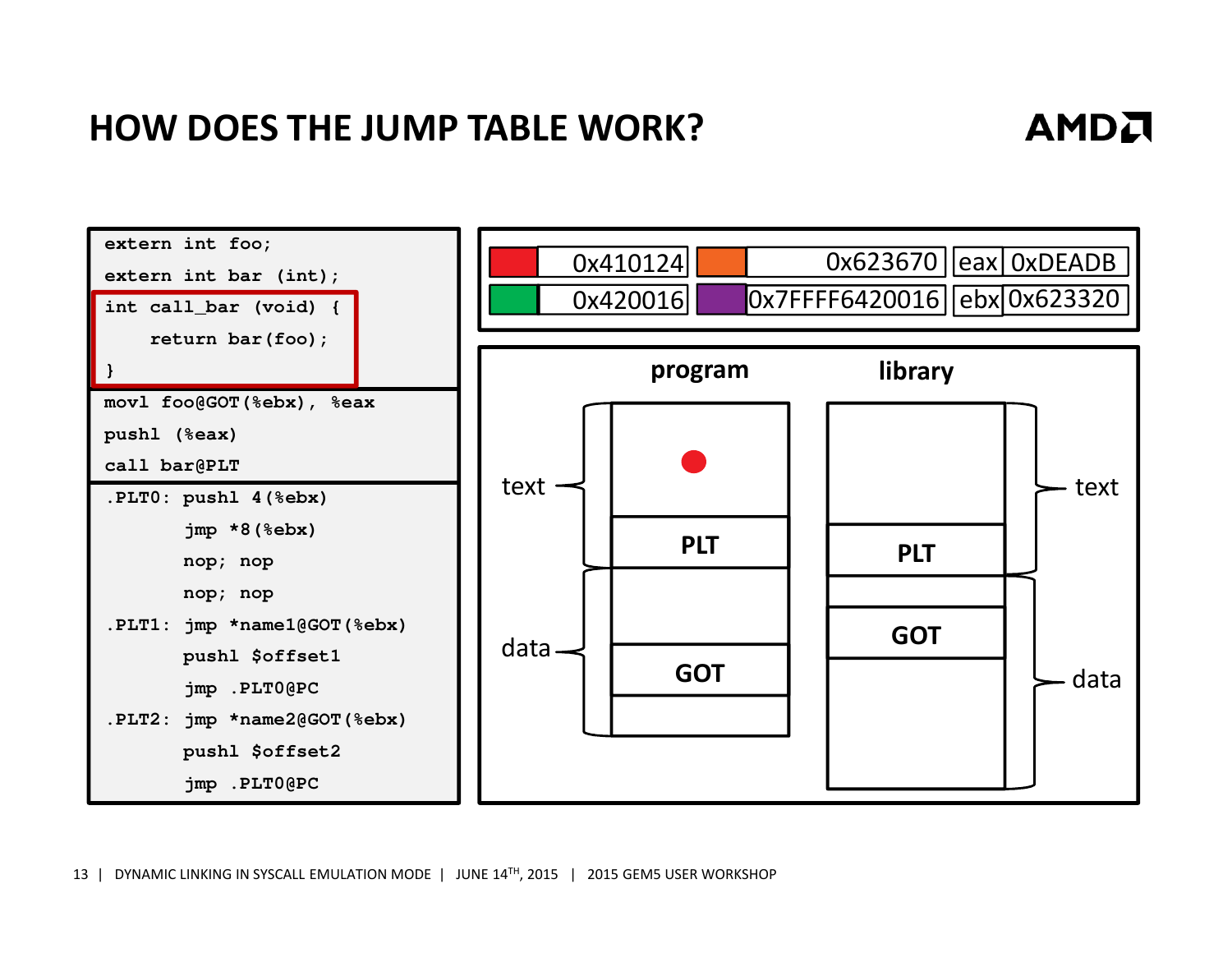### AMDA



14 | DYNAMIC LINKING IN SYSCALL EMULATION MODE | JUNE 14<sup>TH</sup>, 2015 | 2015 GEM5 USER WORKSHOP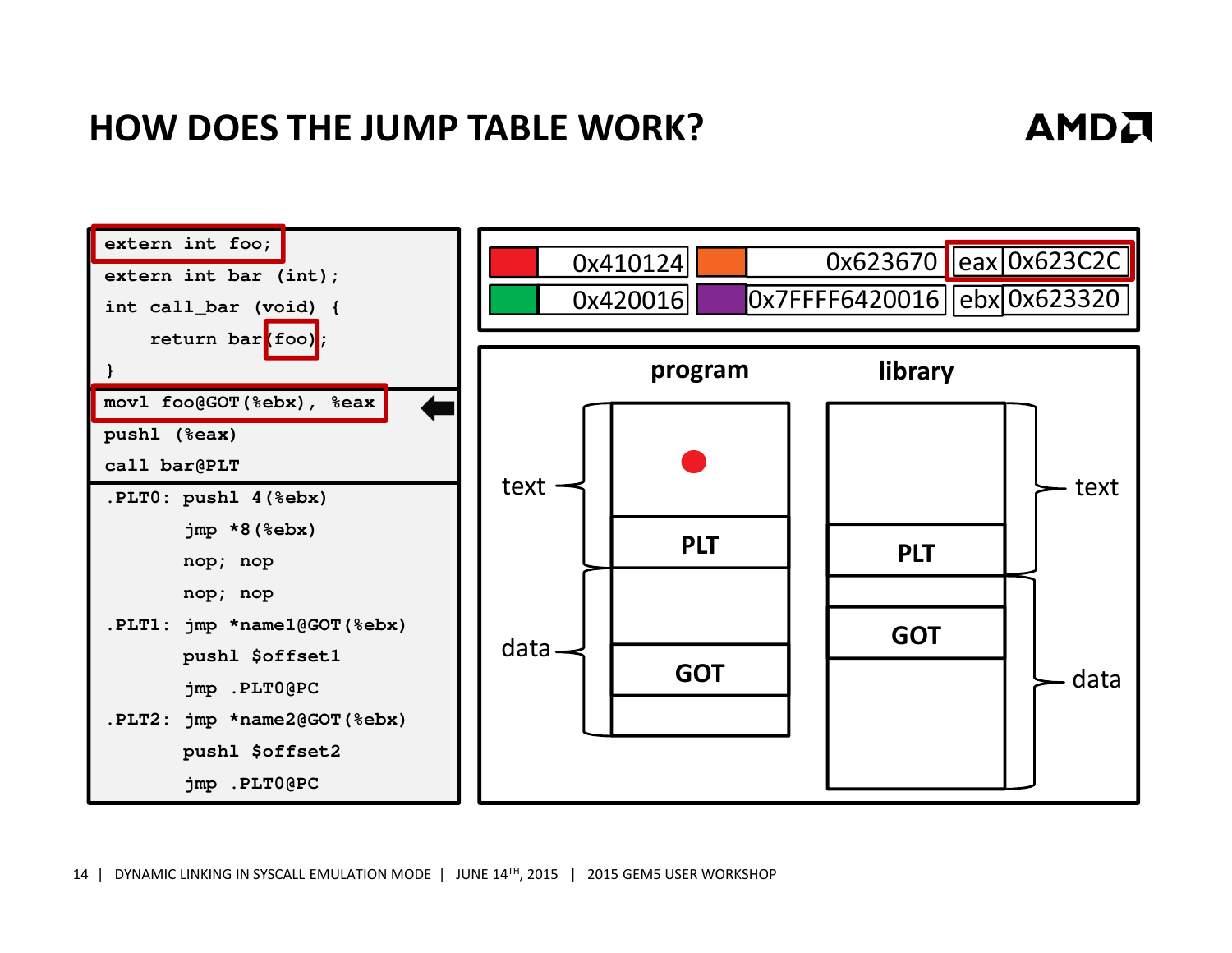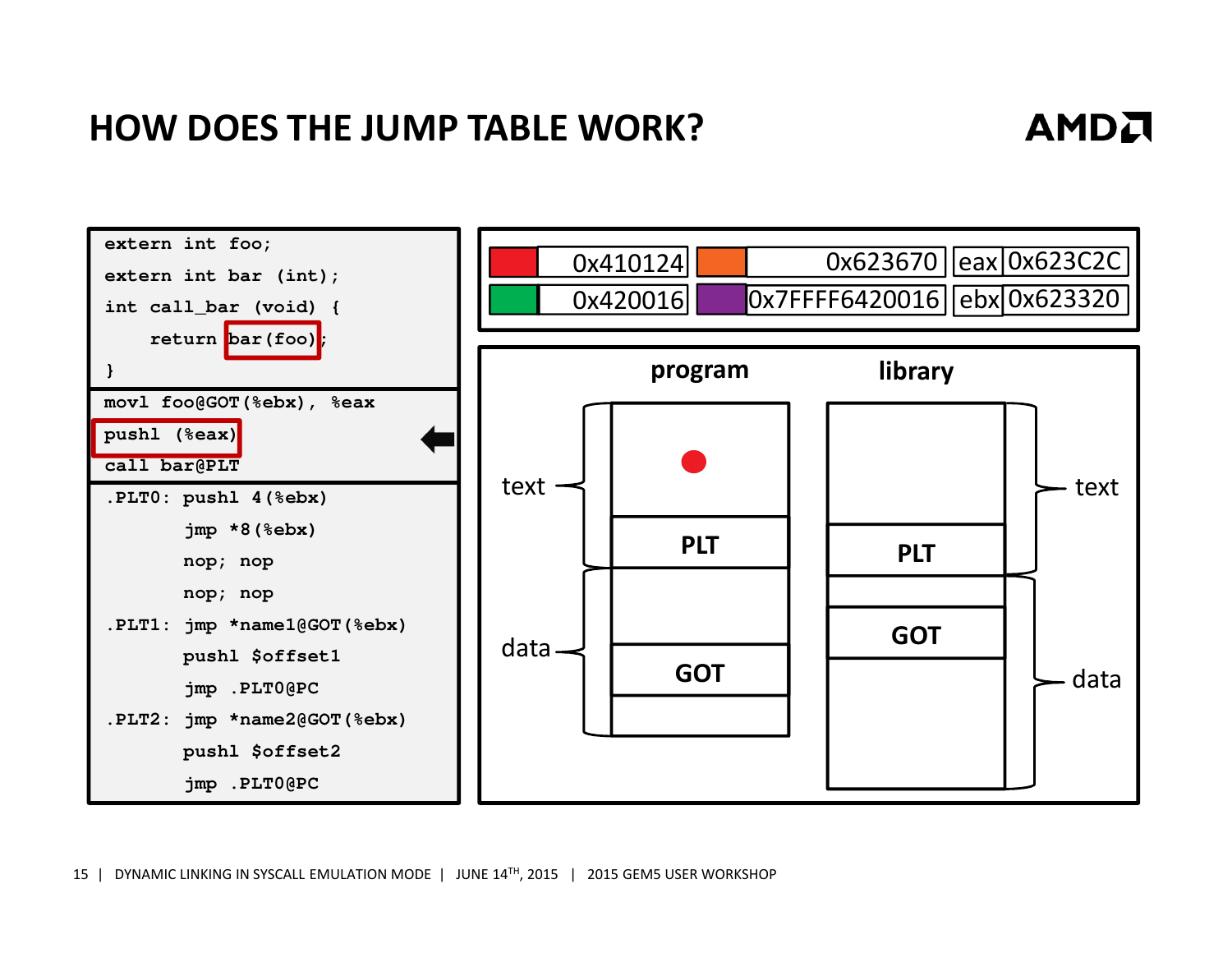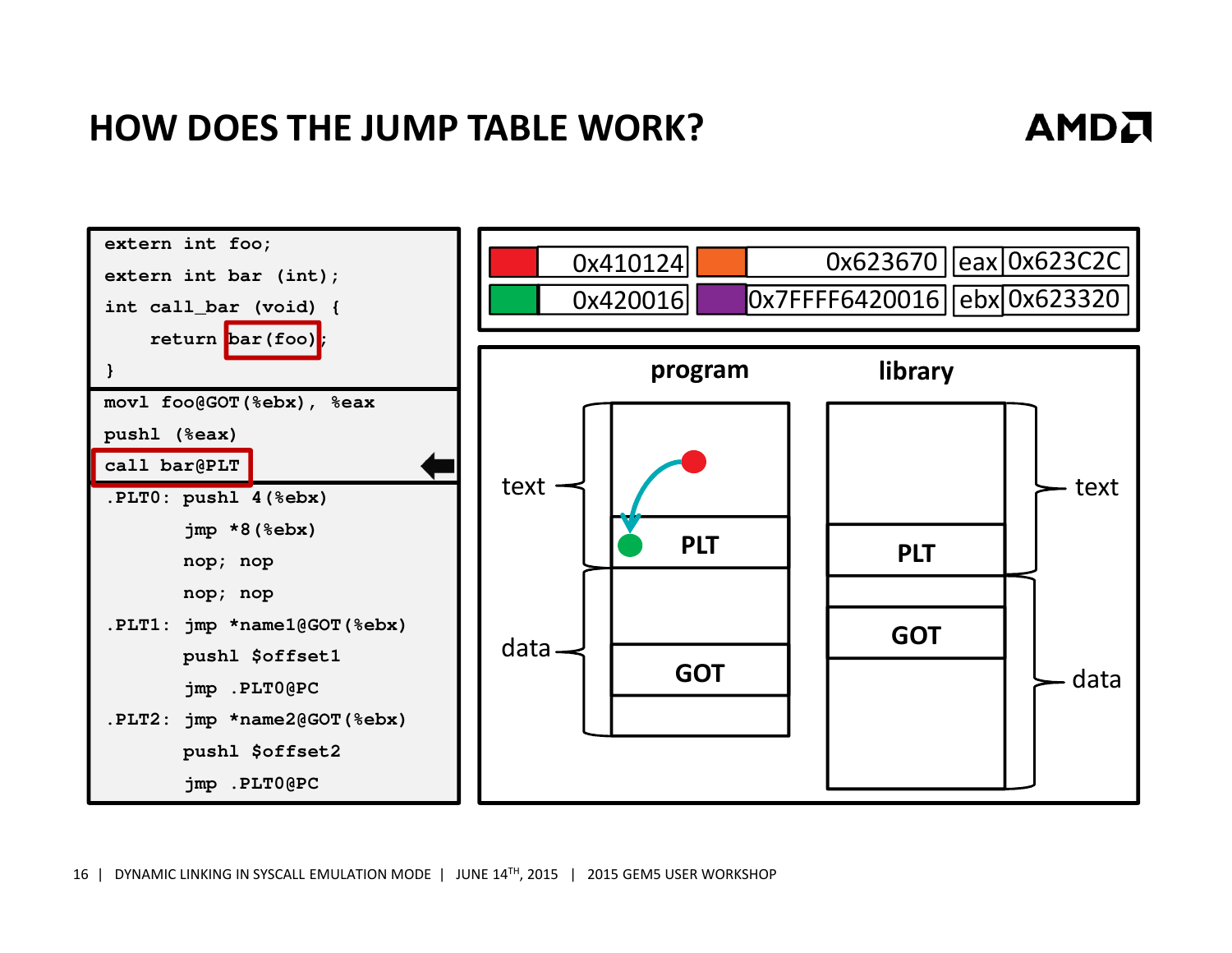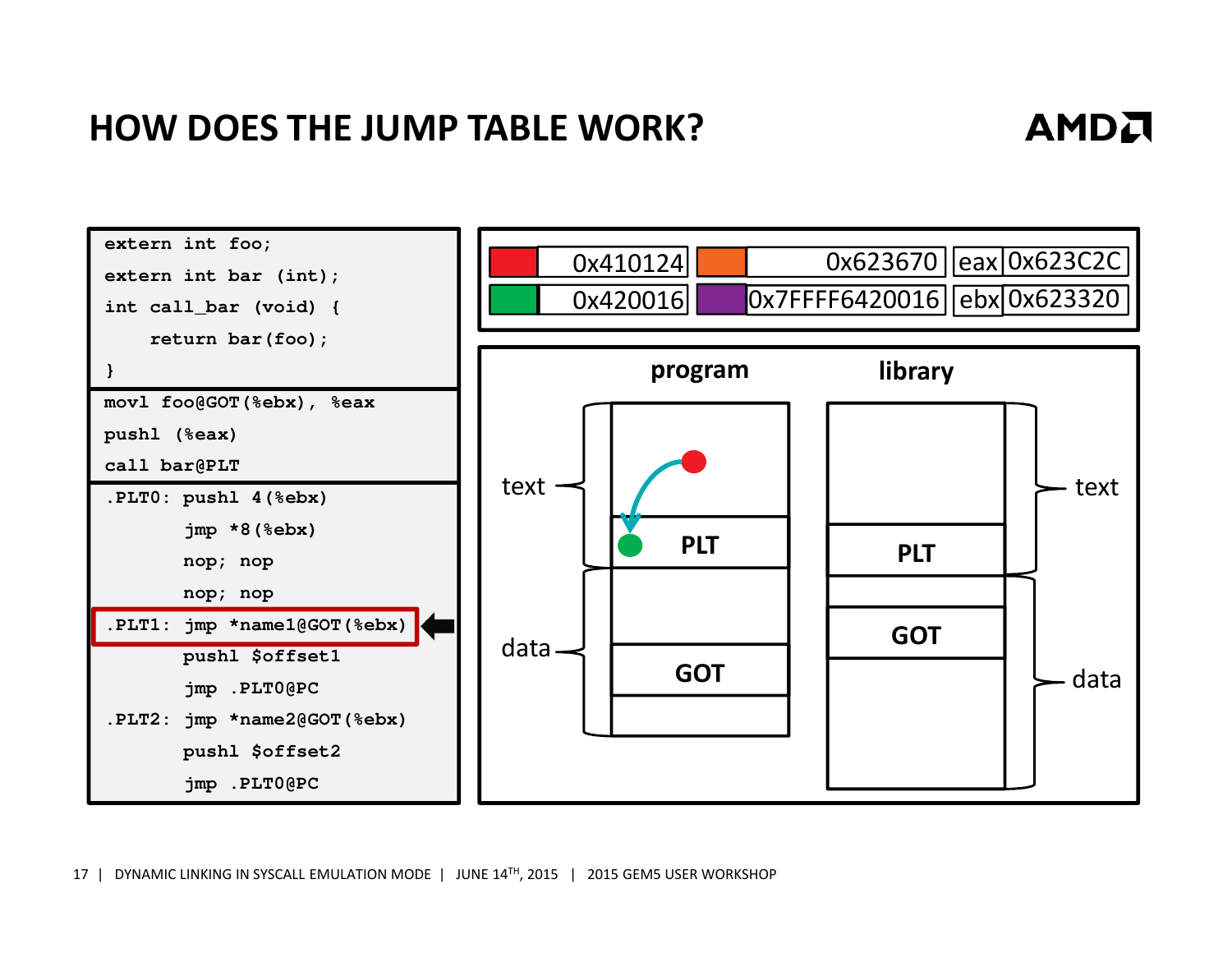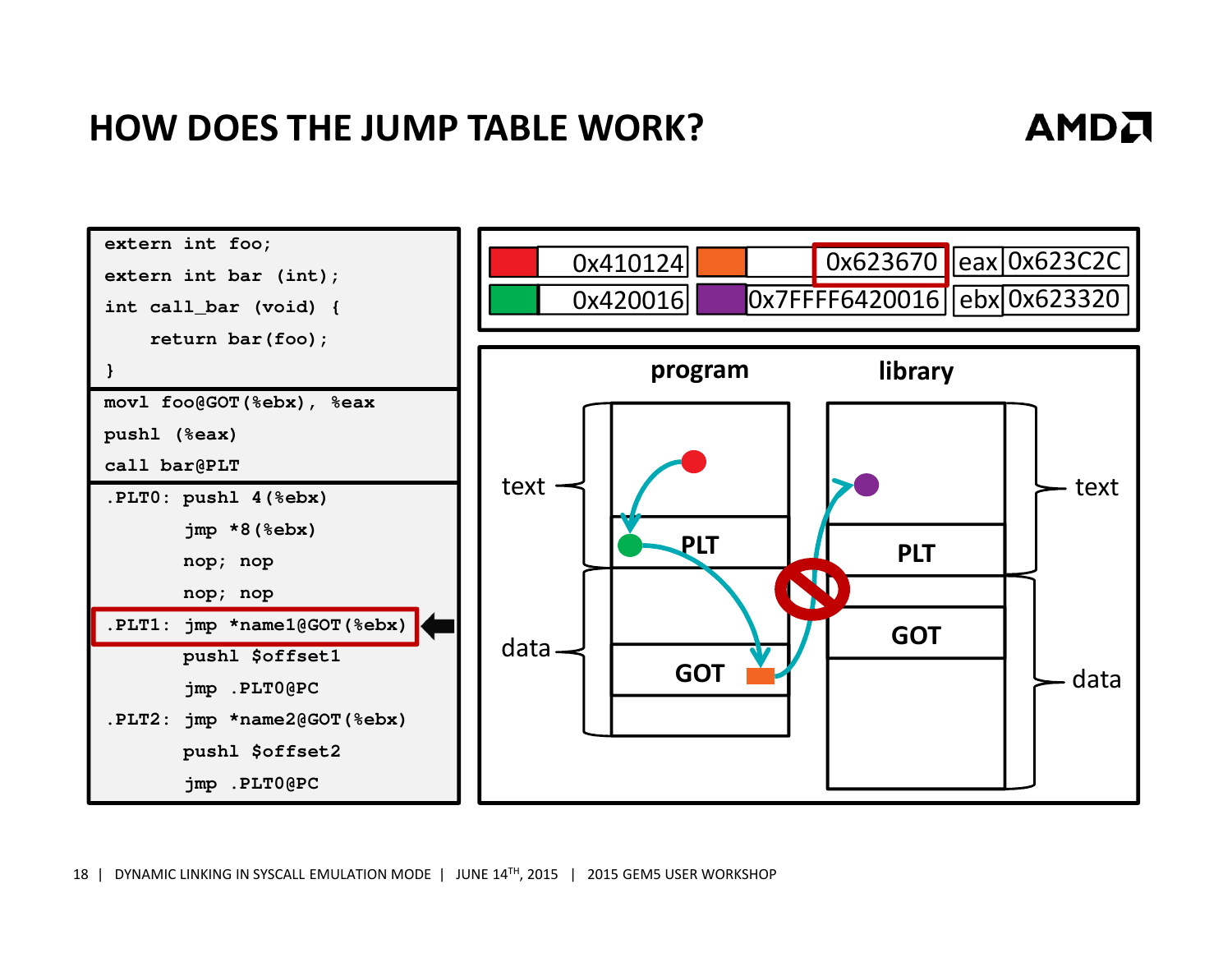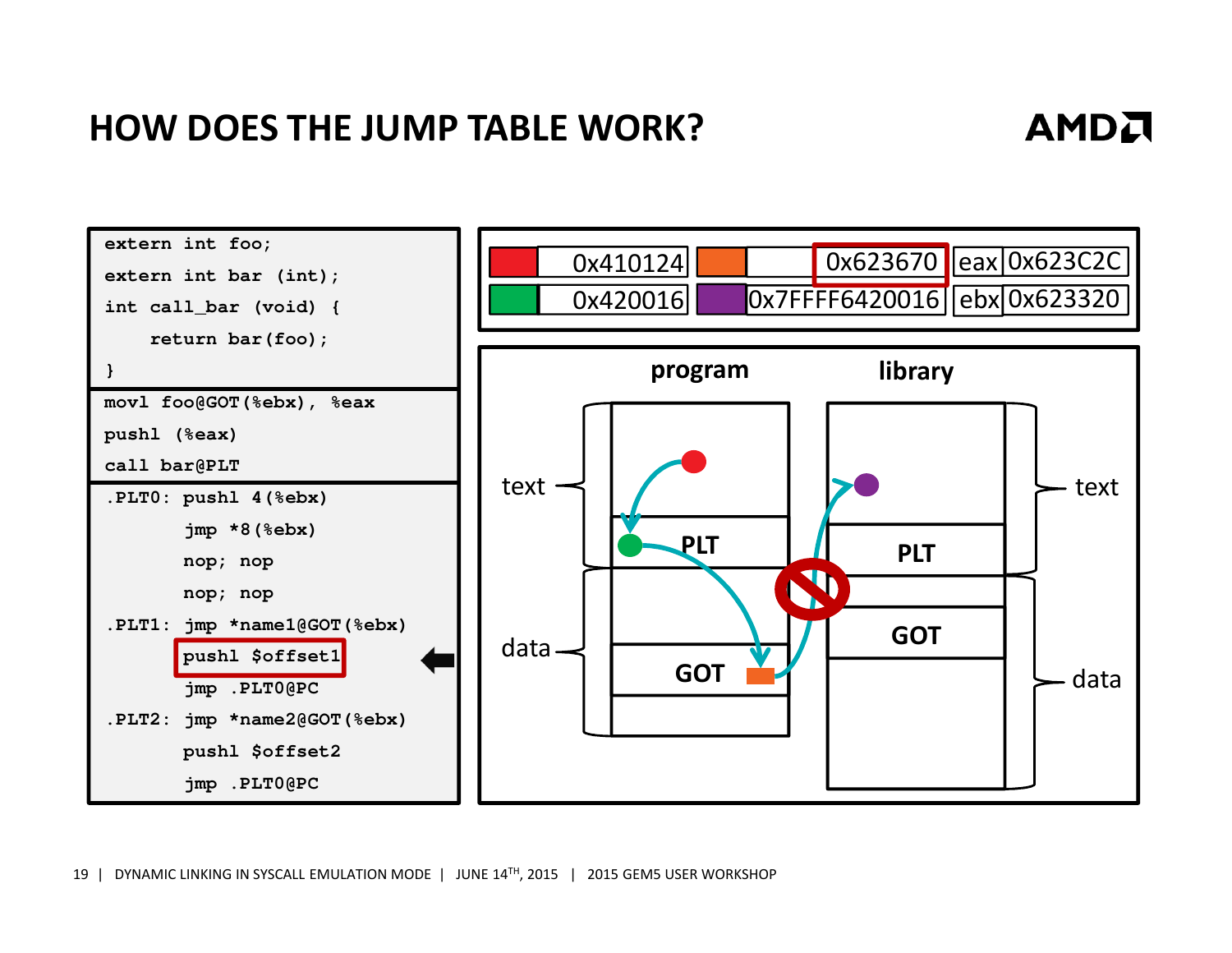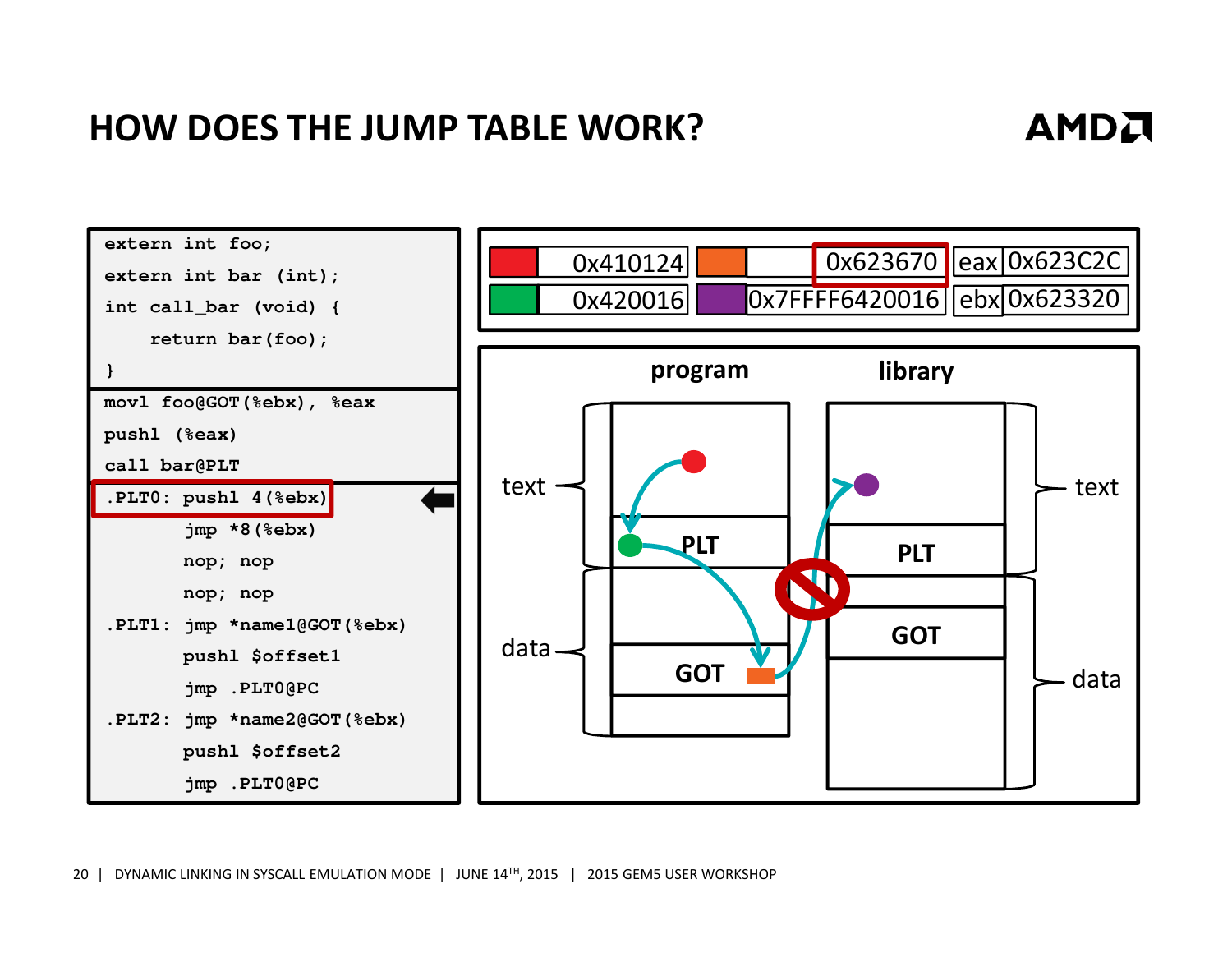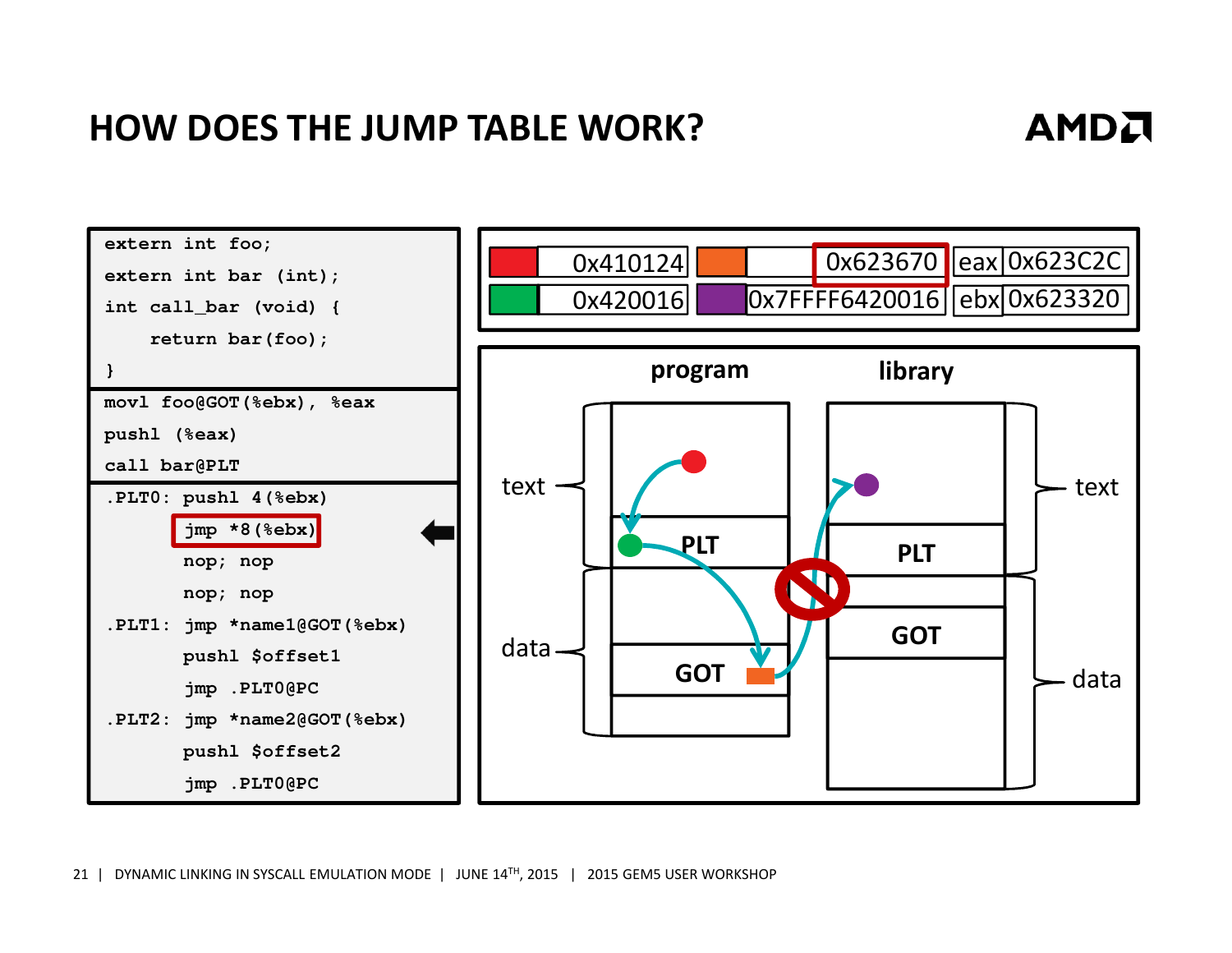